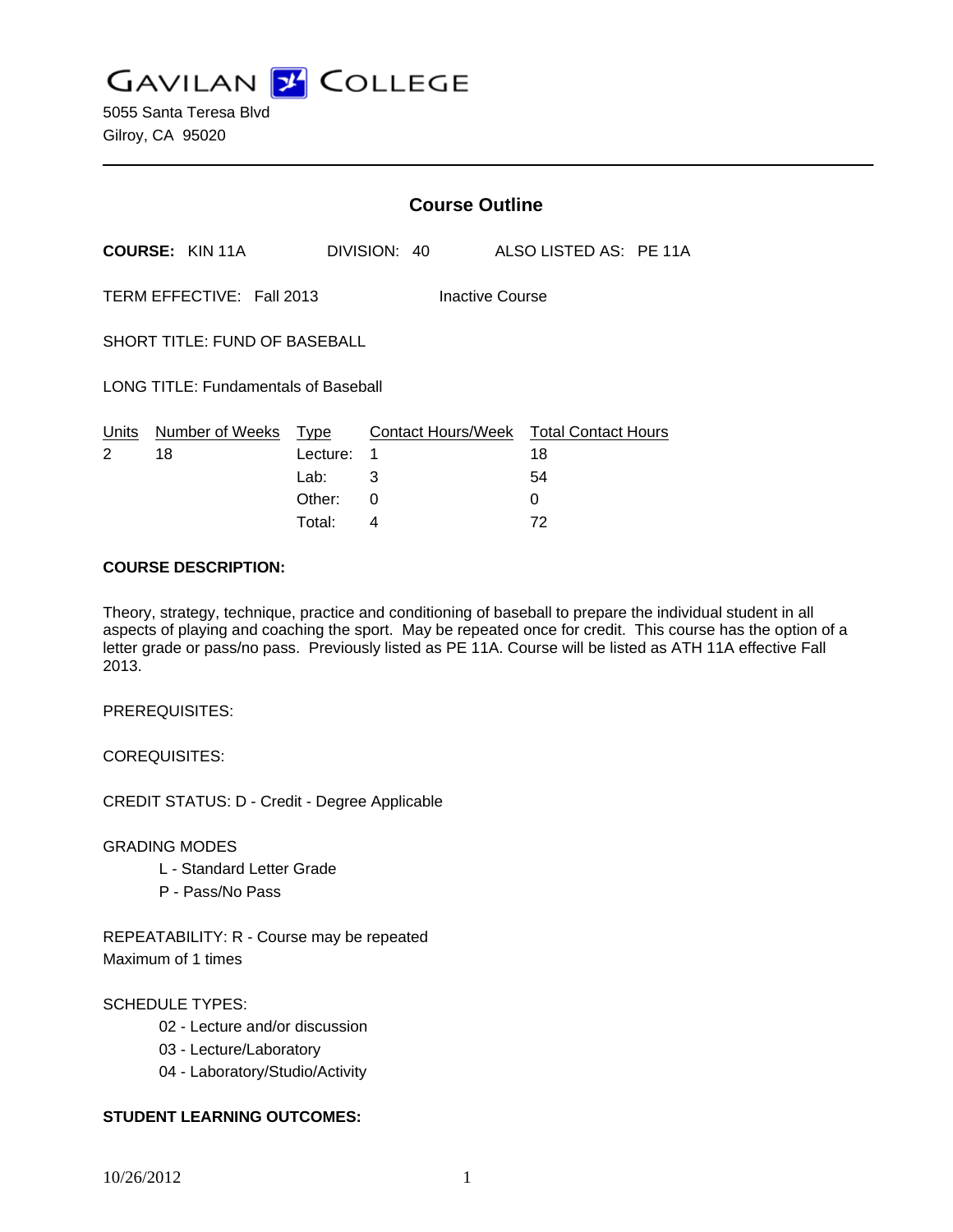1. The student will demonstrate the basic techniques for throwing, catching, fielding, hitting, and bunting.

ILO: 7, 2

Measure: skill test, performance

2. The student will discuss and demonstrate the proper mechanics for pitching, catching, base running, sliding, and base coaching.

ILO: 7, 1, 2, 4

Measure: oral report, written exam, role playing, demonstration

3. The student will recognize situations calling for the use of special offenses and defenses and react accordingly.

ILO: 7, 2, 1, 4

Measure: demonstration, exam

4. The student will explain the standardized rules of college baseball.

ILO: 2, 1, 7

Measure: discussion, written exam

# **CONTENT, STUDENT PERFORMANCE OBJECTIVES, OUT-OF-CLASS ASSIGNMENTS**

Inactive Course: 09/24/2012

12 Hours

Introduction and discussion of course syllabus and grading procedures. Equipment needs, conditioning, and stretching for baseball will be discussed. The essential fundamentals of throwing and catching; including stance, body and hand position, and the mechanics involved in each skill will be discussed and demonstrated. Students who repeat this class will become more proficient in basic skills through repetition of the drills in this course.

HW: An out of class assignment will be to watch a baseball game and write a description of the throwing and catching techniques.

SPO: Students will identify the proper equipment needs for baseball. They will demonstrate the correct methods of stretching and conditioning for baseball. Students will demonstrate and explain the basic fundamentals involved in throwing and catching a baseball.

## 8 Hours

Basic hitting and bunting biomechanics will be presented through lecture, discussion, video, and guided practice. This will include the stance and proper arm, hand, and head position. The fundamental mechanics involved in the sacrifice bunt and bunting for a base hit will be presented. Students who repeat this course will become more proficient in executing the basic mechanics of hitting and bunting.

HW: Students will analyze pictures of various players' batting stances and make a list of the fundamental skills observed. They will use shadow practice to work on the proper fundamentals of a sacrifice and a drag bunt.

SPO: Students will recognize and demonstrate the techniques involved in hitting and in executing a sacrifice bunt and a drag bunt.

## 8 Hours

Essential base running and sliding techniques will be described and demonstrated. The proper mechanics and team philosophy of base running will be presented. Philosophies and techniques for base coaching will be discussed. Students who repeat this class will be able to identify the difference between a primary and a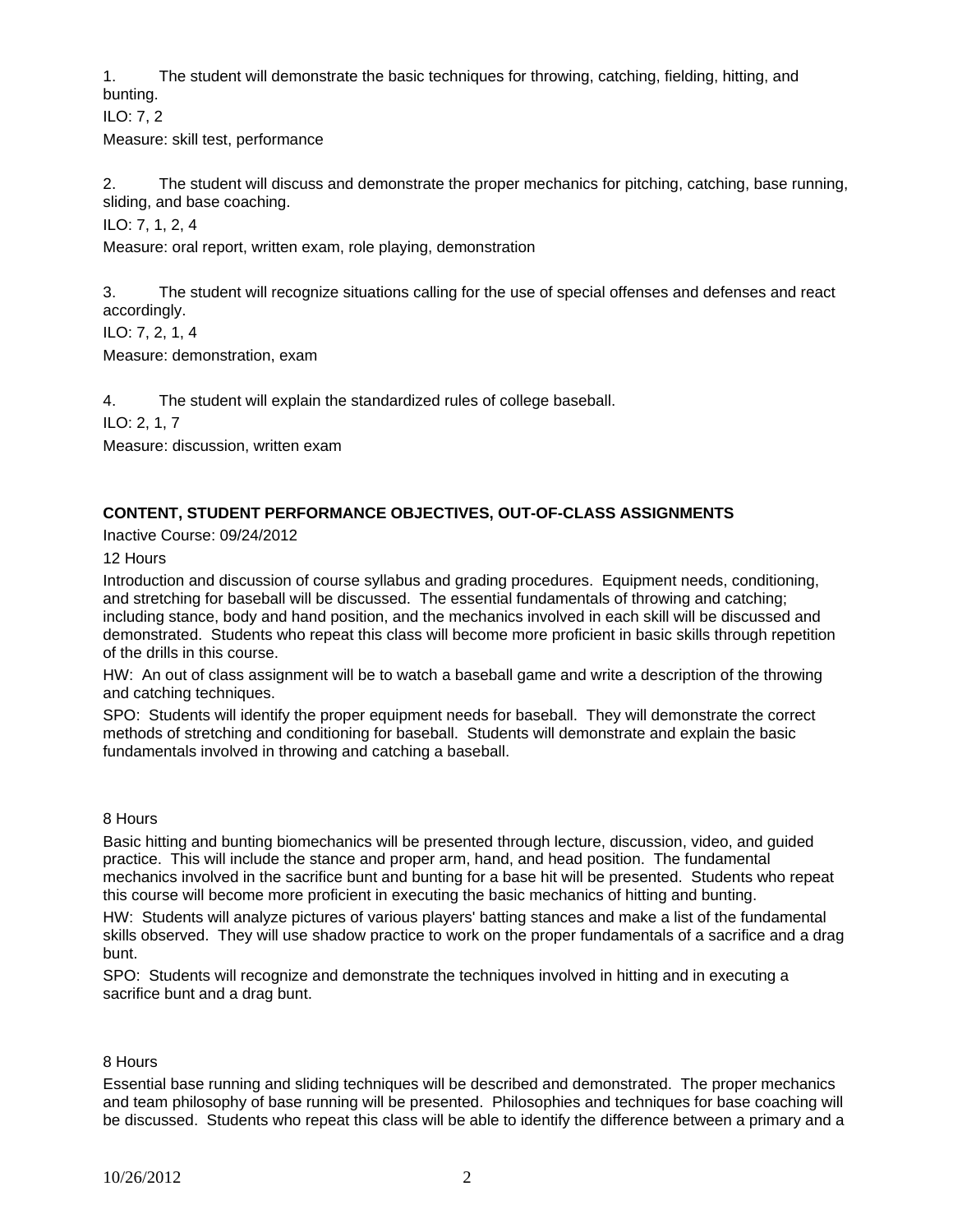secondary base running lead. They will explain to a first year student the strategies involved in base coaching and will become more skilled as a base coach through practical experience.

HW: Students will explain the techniques used to perform a bent leg and a head first slide. They will create an outline of the primary responsibilities, duties, and verbal and hand commands involved in base coaching.

SPO: Students will discuss, explain, and perform base running and sliding skills. They will explain and demonstrate the primary responsibilities, duties, and verbal and hand signals involved in base coaching.

#### 8 Hours

Introduction to the basic mechanics and techniques involved in pitching. Sequential drills and video will be utilized to help students with their form. Basic catching techniques and the responsibilities of the catcher will be presented. Set-up, giving a target, blocking balls, and throwing techniques to bases will be included. Practical situational drills will be provided. Students who repeat the course will become more proficient in their pitching and catching fundamentals through repetition of drills in a supervised setting. They will critique a first year student's techniques and provide feedback.

HW: Students will watch two videos on the fundamentals of pitching and catching and critique them for the class. They will practice the proper footwork used for making throws to first, second, and third base from the catcher's position.

SPO: Students will explain and demonstrate the basic mechanics involved in pitching. They will discuss the basic responsibilities of the catcher and demonstrate the basic techniques used by a catcher, including setup, giving a target, blocking balls, and throwing to bases.

### 12 Hours

Basic infield and outfield play, including fielding routine ground balls and fly balls. Where and when to throw and how to use the cut and relay will be covered. Practical application in game situations will be discussed and practiced. Defensive situations, philosophies, and strategies involved in defending the bunt, double steal, rundowns, and pick-off plays will be presented. Basic offensive strategy and philosophy involving the bunt, steal, and hit and run plays will be presented through classroom lecture, on-field instruction, and drills. Students who repeat the class will mentor a first year student who is playing their same position.

HW: As an out of class assignment, students will watch at least one American or National League playoff game and write down how many bunts, double steals, rundowns, and pick-off plays they observed and describe the situation. They will describe, in writing, the strategies involved in the bunt, steal, and hit and run play.

SPO: Students will diagram cut and relay patterns for each infield and outfield position. Students will demonstrate their ability to apply basic offensive and defensive strategies in practice and scrimmage situations.

#### 8 Hours

Review of hitting and bunting principles. Lecture, discussion, and video on the basic rules of the game. The opportunity to practice the skills learned throughout the class will be provided in game-like situations. Students who repeat this class will be provided with the opportunity to umpire scrimmages and therefore apply the rules.

HW: Students will read two case studies in the NCAA Baseball Rules Book and write their interpretation of the ruling and in what game situations the ruling might come into play.

SPO: Students will recognize typical bunt situations and apply the appropriate skills. They will analyze and interpret case studies in the standard rule book.

#### 12 Hours

Interclass play; where the student will utilize their playing skills, base coaching, and the rules of the game; will be provided. Umpiring situations will also be included. Semester review and skill evaluation. Students who repeat the class will be provided with leadership opportunities.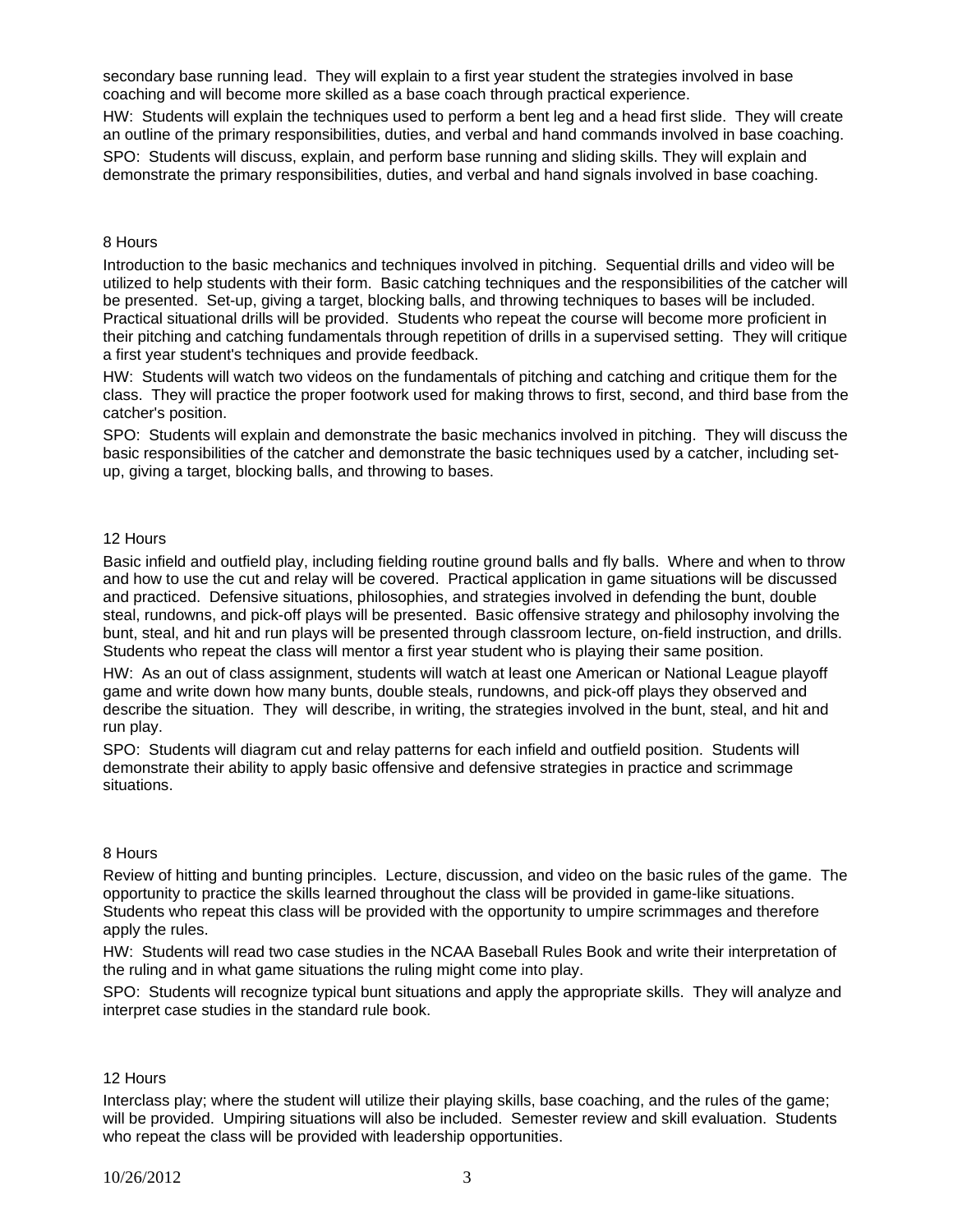HW: Students will describe, in written and oral form, at least two of the many skills introduced in class. They will critique their work as an umpire, including rule interpretations.

SPO: Students will demonstrate their playing skills, base coaching skills, and application of offensive and defensive strategies during interclass play. They will umpire at least one interclass game.

2 Hours

Final examination. Practical and/or written.

### **METHODS OF INSTRUCTION:**

Lecture, demonstration, guided practice, video analysis and interpretation, group discussion.

### **METHODS OF EVALUATION:**

The types of writing assignments required: None The problem-solving assignments required: None The types of skill demonstrations required: Performance exams The types of objective examinations used in the course: Multiple choice True/false Matching items **Completion** Other category: Requires student participation The basis for assigning students grades in the course: Writing assignments: 0% - 0% Problem-solving demonstrations: 0% - 0% Skill demonstrations: 30% - 50% Objective examinations: 10% - 20% Other methods of evaluation: 30% - 40% JUSTIFICATION:

The department is requesting a name change, from the Physical Education and Athletics Department to the Department of Kinesiology and Athletics. The reasons for this action include:

1) A desire to follow suit with the 4-year colleges and universities.

2) A trend in the field. Community colleges are moving in this

direction with Cabrillo College already taking this action. Others such as Sacramento City College, Mission College, and Diablo Valley College are also in the process of changing their name as well. Gavilan College can be a leader in this trend.

3) This more closely describes what our profession is about.

"Kinesiology is the academic discipline concerned with the art and science of human movement."

4) The state academic senate has proposed that Kinesiology and Exercise Science majors be added to the Disciplines List so they have recognized the move in this direction.